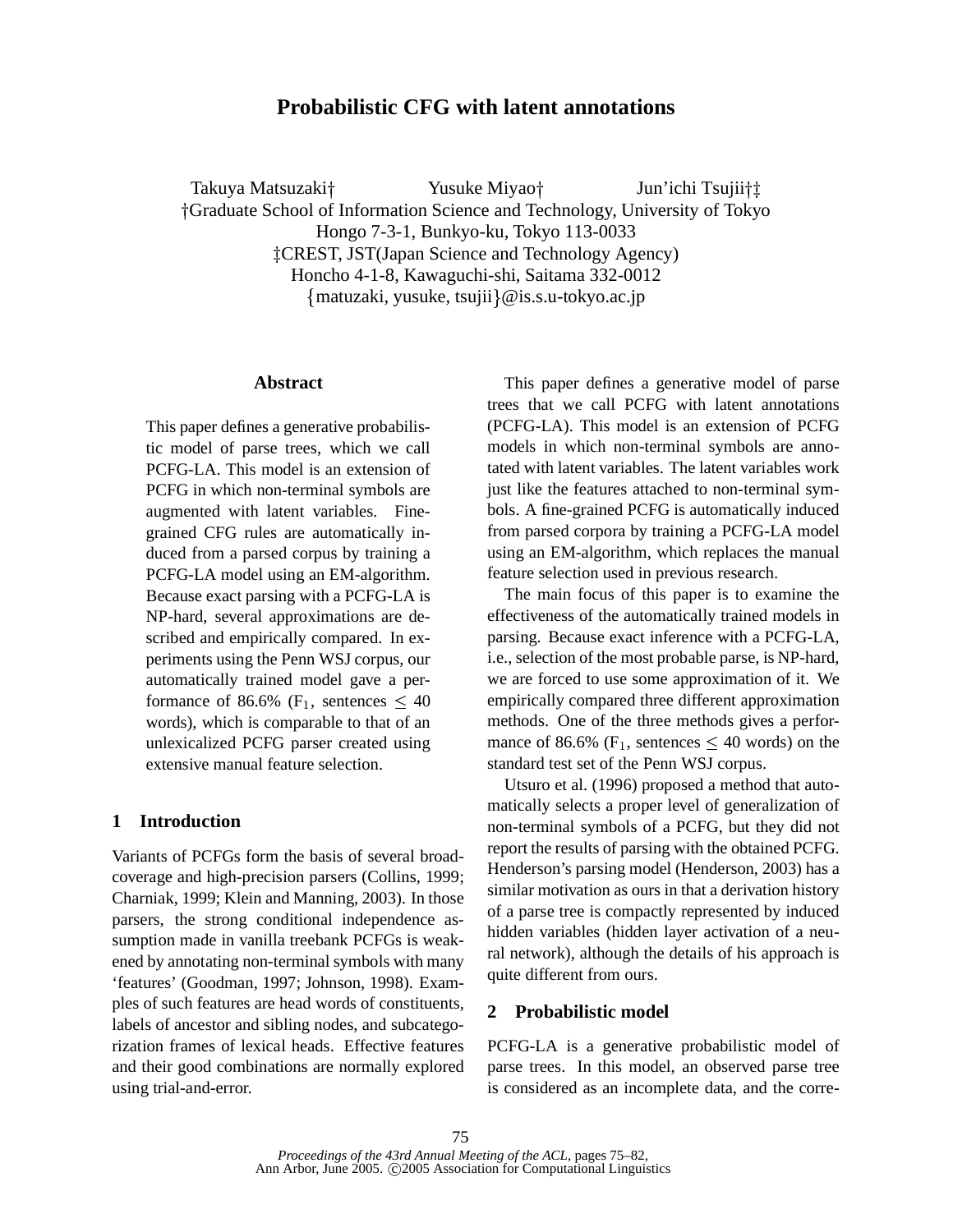

Figure 1: Tree with latent annotations  $T[\mathbf{X}]$  (complete data) and observed tree  $T$  (incomplete data).

sponding complete data is a tree with *latent annotations*. Each non-terminal node in the complete data is labeled with a complete symbol of the form  $A[x]$ , where  $A$  is the non-terminal symbol of the corresponding node in the observed tree and x is a *latent annotation symbol*, which is an element of a fixed set  $H$ .

A complete/incomplete tree pair of the sentence, "*the cat grinned*," is shown in Figure 2. The complete parse tree,  $T[X]$  (left), is generated through a process just like the one in ordinary PCFGs, but the non-terminal symbols in the CFG rules are annotated with latent symbols,  $X = (x_1, x_2, \dots)$ . Thus, the probability of the complete tree  $(T|\mathbf{X}|)$  is

$$
P(T[X])
$$
  
=  $\pi(S[x_1]) \times \beta(S[x_1] \rightarrow NP[x_2]VP[x_5])$   
 $\times \beta(NP[x_2] \rightarrow DT[x_3]N[x_4])$   
 $\times \beta(DT[x_3] \rightarrow the) \times \beta(N[x_4] \rightarrow cat)$   
 $\times \beta(VP[x_5] \rightarrow V[x_6]) \times \beta(V[x_6] \rightarrow grinned),$ 

where  $\pi(S[x_1])$  denotes the probability of an occurrence of the symbol  $S[x_1]$  at a root node and  $\beta(r)$ denotes the probability of a CFG rule  $r$ . The probability of the observed tree  $P(T)$  is obtained by summing  $P(T|\mathbf{X})$  for all the assignments to latent annotation symbols,  $X$ :

$$
P(T) = \sum_{x_1 \in H} \sum_{x_2 \in H} \cdots \sum_{x_6 \in H} P(T[\mathbf{X}]). \quad (1)
$$

Using dynamic programming, the theoretical bound of the time complexity of the summation in Eq. 1 is reduced to be proportional to the number of non-terminal nodes in a parse tree. However, the calculation at node  $n$  still has a cost that exponentially grows with the number of  $n$ 's daughters because we must sum up the probabilities of  $|H|^{d+1}$  combinations of latent annotation symbols for a node with

 $\sum_{k \in \mathbb{Z}}$  tion/detransformation approach, in which a tree is  $d$  daughters. We thus took a kind of transformabinarized before parameter estimation and restored to its original form after parsing. The details of the binarization are explained in Section 4.

> Using syntactically annotated corpora as training data, we can estimate the parameters of a PCFG-LA model using an EM algorithm. The algorithm is a special variant of the inside-outside algorithm of Pereira and Schabes (1992). Several recent work also use similar estimation algorithm as ours, i.e, inside-outside re-estimation on parse trees (Chiang and Bikel, 2002; Shen, 2004).

> The rest of this section precisely defines PCFG-LA models and briefly explains the estimation algorithm. The derivation of the estimation algorithm is largely omitted; see Pereira and Schabes (1992) for details.

### **2.1 Model definition**

We define a PCFG-LA  $\mathcal M$  as a tuple  $\mathcal M$  =  $\langle N_{\rm nt}, N_{\rm t}, H, R, \pi, \beta \rangle$ , where

- $N_{\rm nt}$ : a set of observable non-terminal symbols  $N_t$ : a set of terminal symbols  $H:$  a set of latent annotation symbols
	- $R:$  a set of observable CFG rules

 $\pi(A[x])$ : the probability of the occurrence

of a complete symbol  $A[x]$  at a root node

 $\beta(r)$ : the probability of a rule  $r \in R[H]$ .

We use  $A, B, \ldots$  for non-terminal symbols in  $N_{\text{nt}}$ ;  $w_1, w_2, \ldots$  for terminal symbols in  $N_t$ ; and  $x, y, \ldots$  for latent annotation symbols in  $H$ .  $N_{\text{nt}}[H]$  denotes the set of complete non-terminal symbols, i.e.,  $N_{\rm nt}[H] = \{A[x] \mid A \in N_{\rm nt}, x \in H\}.$ Note that latent annotation symbols are not attached to terminal symbols.

 $\sum_{x \in H}$   $\sum_{x \in H}$  (1.1.1). of observable (i.e., not annotated) symbols. For simplicity of discussion, we assume that  $R$  is a CNF grammar, but extending to the general case is straightforward.  $R[H]$  is the set of CFG rules of complete symbols, such as  $V[x] \rightarrow$  grinned or  $S[x] \to NP[y]VP[z]$ . More precisely,

$$
R[H] = \{(A[x] \to w) \mid (A \to w) \in R; x \in H\} \cup
$$
  

$$
\{(A[x] \to B[y]C[z]) \mid (A \to BC) \in R; x, y, z \in H\}.
$$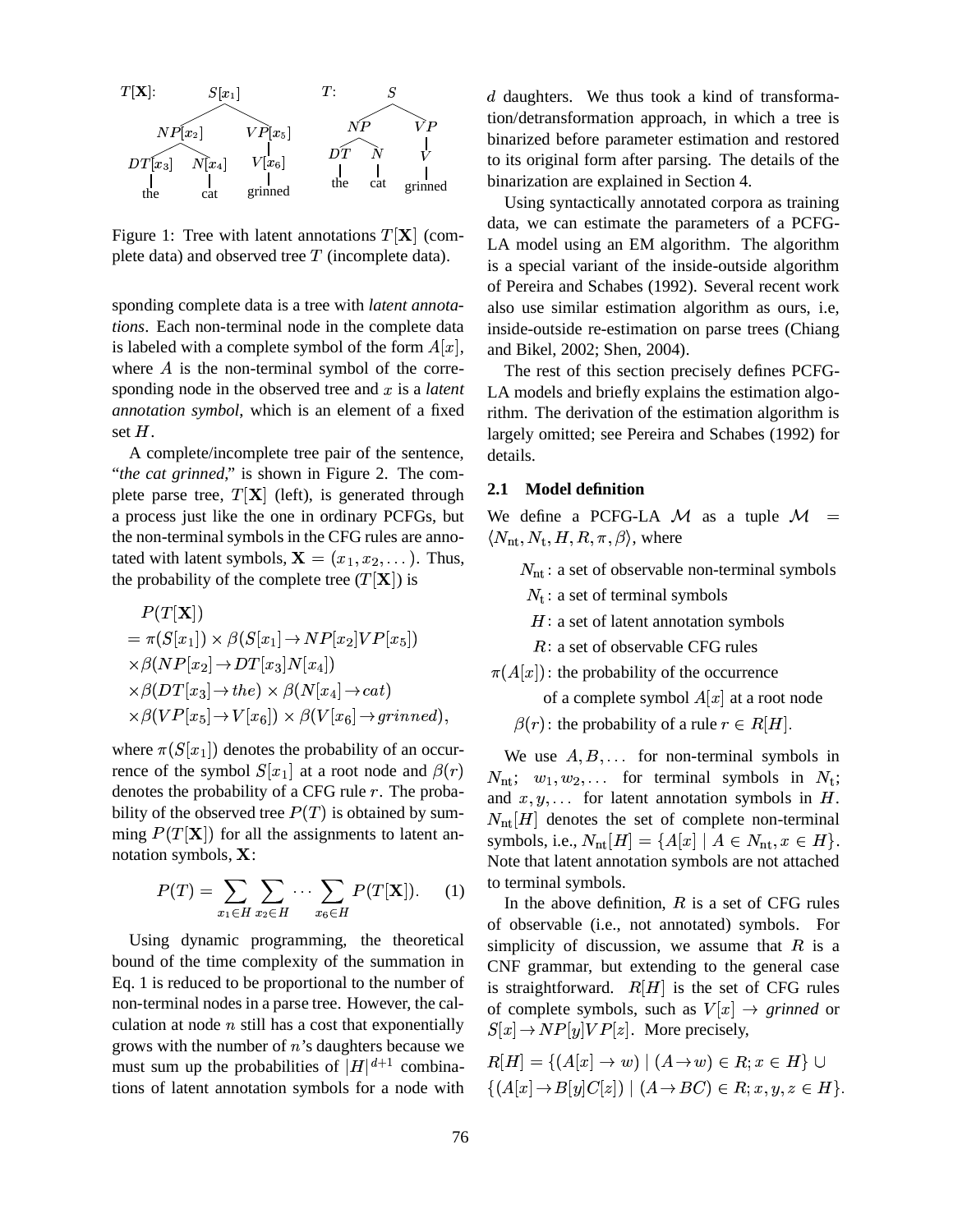We assume that non-terminal nodes in a parse tree T are indexed by integers  $i = 1, \ldots, m$ , starting from the root node. A complete tree is denoted by  $T[\mathbf{X}]$ , where  $\mathbf{X} = (x_1, \dots, x_m) \in H^m$  is a vector of latent annotation symbols and  $x_i$  is the latent annotation symbol attached to the  $i$ -th non-terminal node.

We do not assume any structured parametrizations in  $\beta$  and  $\pi$ ; that is, each  $\beta(r)$  ( $r \in R[H]$ ) and  $\pi(A[x])$   $(A[x] \in N_{\rm nt}[H])$  is itself a parameter to be tuned. Therefore, an annotation symbol, say,  $x$ , generally does not express any commonalities among the complete non-terminals annotated by  $x$ , such as  $A[x], B[x], etc.$ 

The probability of a complete parse tree  $T[\mathbf{X}]$  is defined as

$$
P(T[\mathbf{X}]) = \pi(A_1[x_1]) \prod_{r \in D_{T[\mathbf{X}]}} \beta(r), \quad (2) \quad \frac{2.3}{\text{We no}}
$$

where  $A_1[x_1]$  is the label of the root node of  $T[\mathbf{X}]$ and  $D_{T}[\mathbf{x}]$  denotes the multiset of annotated CFG rules used in the generation of  $T[\mathbf{X}]$ . We have the probability of an observable tree  $T$  by marginalizing out the latent annotation symbols in  $T[\mathbf{X}]$ :

$$
P(T) = \sum_{X \in H^m} \pi(A_1[x_1]) \prod_{r \in D_{T[\mathbf{X}]}} \beta(r), \quad (3)
$$

where  $m$  is the number of non-terminal nodes in  $T$ .

### **2.2 Forward-backward probability**

The sum in Eq. 3 can be calculated using a dynamic programming algorithm analogous to the forward algorithm for HMMs. For a sentence  $w_1w_2...w_n$ and its parse tree T, backward probabilities  $b_T^i(x)$ are recursively computed for the  $i$ -th non-terminal node and for each  $x \in H$ . In the definition below,  $N_i \in N_{\text{nt}}$  denotes the non-terminal label of the *i*-th node.

- $\bullet$  If node *i* is a pre-terminal node above a terminal symbol  $w_j$ , then  $b_T^i(x) = \beta(N_i[x] \rightarrow w_j)$ . So
- Otherwise, let  $j$  and  $k$  be the two daughter nodes of  $i$ . Then

$$
b_T^i(x)=\sum_{x_j,x_k\in H}\frac{\beta(N_i[x]\rightarrow N_j[x_j]N_k[x_k])}{\times\ b_T^j(x_j)\ b_T^k(x_k).}
$$

Using backward probabilities,  $P(T)$  is calculated as  $P(T) = \sum_{x_1 \in H} \pi(N_1[x_1]) b_T^1(x_1).$ 

We define forward probabilities  $f^i_T(x)$ , which are used in the estimation described below, as follows:

- If node i is the root node (i.e.,  $i = 1$ ), then  $f^i_T(x) = \pi(N_i[x]).$
- If node i has a right sibling k, let j be the mother node of  $i$ . Then

$$
f_T^i(x) = \sum_{x_j,x_k \in H} \frac{\beta(N_j[x_j] \to N_i[x] N_k[x_k])}{\times f_T^j(x_j) \; b_T^k(x_k).}
$$

• If node *i* has a left sibling,  $f_T^i(x)$  is defined analogously.

### **2.3 Estimation**

 $\pi(A_1[x_1])$   $\prod \beta(r)$ , (3) mization of  $Q(\theta'|\theta)$ , which is defined as We now derive the EM algorithm for PCFG-LA, which estimates the parameters  $\theta = (\beta, \pi)$ . Let **T** =  $\{T_1, T_2, \dots\}$  be the training set of parse trees and  $N_1^i, \ldots, N_{m_i}^i$  be the labels of non-terminal nodes in  $T_i$ . Like the derivations of the EM algorithms for other latent variable models, the update formulas for the parameters, which update the parameters from  $\theta$ to  $\theta' = (\beta', \pi')$ , are obtained by constrained opti-

$$
Q(\theta'|\theta) = \sum_{T_i \in \mathbf{T}} \sum_{\mathbf{X}_i \in H^{m_i}} P_{\theta}(\mathbf{X}_i|T_i) \log P_{\theta'}(T_i[\mathbf{X}_i]),
$$

 $T_T(x)$  grange multiplier method and re-arranging the rewhere  $P_{\theta}$  and  $P_{\theta'}$  denote probabilities under  $\theta$  and  $\theta'$ , and  $P(\mathbf{X}|T)$  is the conditional probability of latent annotation symbols given an observed tree  $T$ , i.e.,  $P(X|T) = P(T[X])/P(T)$ . Using the Lasults using the backward and forward probabilities, we obtain the update formulas in Figure 2.

# **3 Parsing with PCFG-LA**

In theory, we can use PCFG-LAs to parse a given sentence  $w$  by selecting the most probable parse:

$$
T_{best} = \mathop{\rm argmax}_{T \in G(w)} P(T|w) = \mathop{\rm argmax}_{T \in G(w)} P(T), \quad (4)
$$

where  $G(w)$  denotes the set of possible parses for w under the observable grammar  $R$ . While the optimization problem in Eq. 4 can be efficiently solved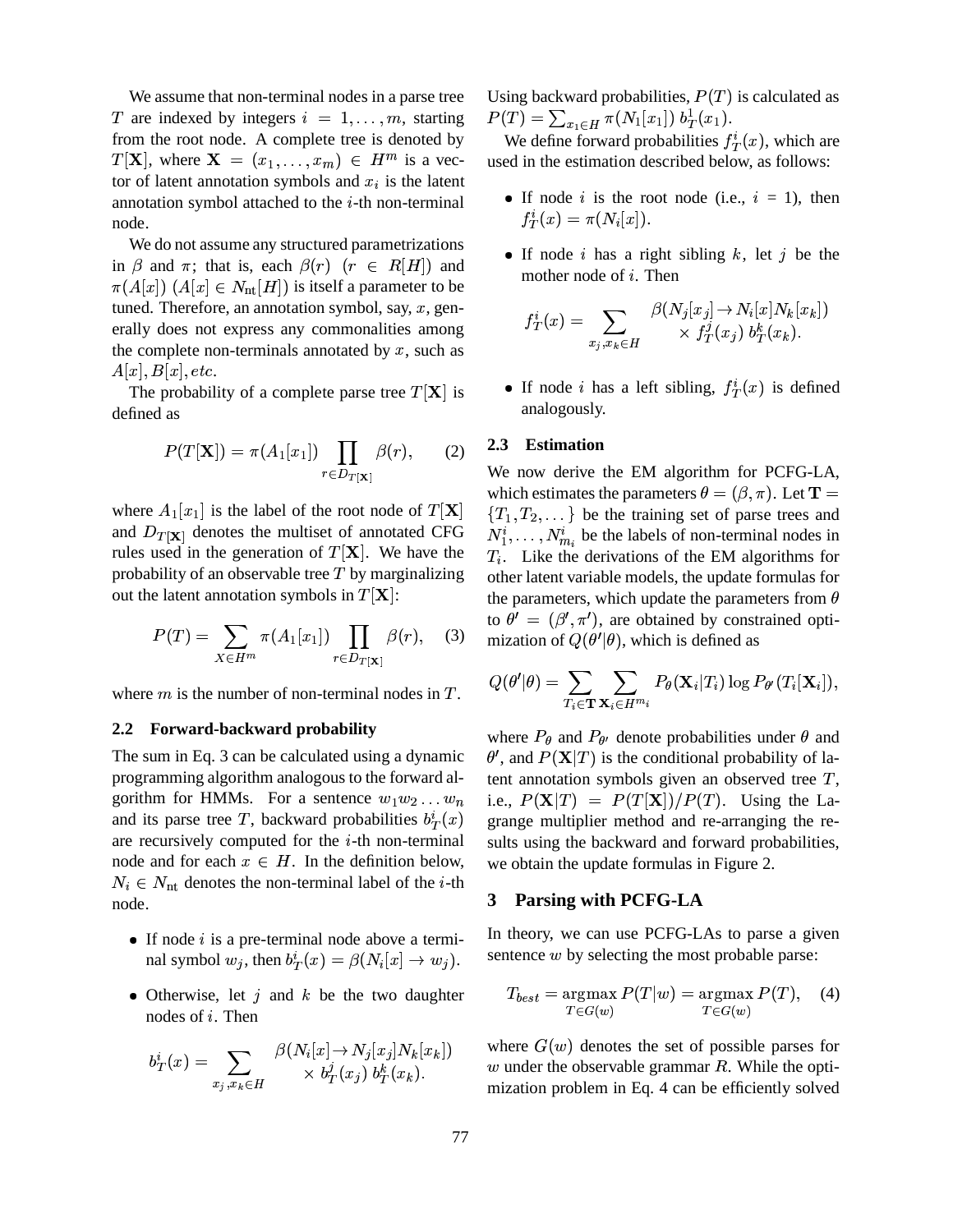$\beta'(A[x] \to B[y]C[z]) = Z_{A[x]}^{-1} \sum_{T_i \in \mathbf{T}} P(T_i)^{-1} \times$  $\sum_{(j,k,l) \in \mathrm{Covered}(T_i, A \rightarrow BC)}\hspace{-1em} f_{T_i}^j(x) \; \beta(A[x] \! \rightarrow \! B[y]C[z]) \; b_{T_i}^k(y) \; b_{T_i}^l(z)$  $\pi'\big(A[x]\big) = \vert \mathbf{T} \vert^{-1} \sum_{T_i \in \mathrm{Root}(\mathbf{T},A)} \hspace{-1mm} P(T_i)^{-1} \pi\big(A[x]\big) \, b_{T_i}^1\left(x\right)$  $Z_{A[x]} = \sum_{T_i \in \mathbf{T}} P(T_i)^{-1} \sum_{j \in \text{Labeled}(T_i, A)} f_{T_i}^j(x) b_{T_i}^j(x)$ Covered $(T_i, A \rightarrow BC)$  =  $\{(j,k,l) \mid N_i^i \rightarrow N_k^i N_l^i \in D_{T_i}; (N_i^i, N_k^i, N_l^i) = (A, B, C)\}\$ Covered $(T_i, A \rightarrow w) = \{j \mid N_i^i \rightarrow w \in D_{T_i}; N_i^i = A\}$ Labeled $(T_i, A) = \{j \mid N_i^i = A\}$ Root $(T, A) = {T_i \in T \mid \text{the root of } T_i \text{ is labeled with } A}$ 



for PCFGs using dynamic programming algorithms, the sum-of-products form of  $P(T)$  in PCFG-LA models (see Eq. 2 and Eq. 3) makes it difficult to apply such techniques to solve Eq. 4.

Actually, the optimization problem in Eq. 4 is NPhard for general PCFG-LA models. Although we omit the details, we can prove the NP-hardness by observing that a stochastic tree substitution grammar (STSG) can be represented by a PCFG-LA model in a similar way to one described by Goodman (1996a), and then using the NP-hardness of STSG parsing (Simaán, 2002).

The difficulty of the exact optimization in Eq. 4 forces us to use some approximations of it. The rest of this section describes three different approximations, which are empirically compared in the next section. The first method simply limits the number of candidate parse trees compared in Eq. 4; we first create N-best parses using a PCFG and then, within the N-best parses, select the one with the highest probability in terms of the PCFG-LA. The other two methods are a little more complicated, and we explain them in separate subsections.

#### 3.1 **Approximation by Viterbi complete trees**

The second approximation method selects the best *complete* tree  $T'[\mathbf{X}']$ , that is,

$$
T'[\mathbf{X'}] = \underset{T \in G(w), \mathbf{X} \in H^{|\mathbf{X}|}}{\operatorname{argmax}} P(T[\mathbf{X}]).
$$
 (5)

We call  $T'[\mathbf{X}]$  a Viterbi complete tree. Such a tree can be obtained in  $O(|w|^3)$  time by regarding the PCFG-LA as a PCFG with annotated symbols.<sup>1</sup>

The observable part of the Viterbi complete tree  $T'[\mathbf{X}']$  (i.e.,  $T'$ ) does not necessarily coincide with the best observable tree  $T_{best}$  in Eq. 4. However, if  $T_{best}$  has some 'dominant' assignment Y to its latent annotation symbols such that  $P(T_{best}|\mathbf{Y}|) \approx P(T_{best})$ , then  $P(T') \approx$  $P(T_{best})$  because  $P(T_{best}|\mathbf{Y}|) \leq P(T'|\mathbf{X}')$  and  $P(T'|\mathbf{X}') \leq P(T')$ , and thus T' and  $T_{best}$  are almost equally 'good' in terms of their marginal probabilities.

#### $3.2$ Viterbi parse in approximate distribution

In the third method, we approximate the true distribution  $P(T|w)$  by a cruder distribution  $Q(T|w)$ , and then find the tree with the highest  $Q(T|w)$  in polynomial time. We first create a packed representation of  $G(w)$  for a given sentence  $w^2$ . Then, the approximate distribution  $Q(T|w)$  is created using the packed forest, and the parameters in  $Q(T|w)$ are adjusted so that  $Q(T|w)$  approximates  $P(T|w)$ as closely as possible. The form of  $Q(T|w)$  is that of a product of the parameters, just like the form of a PCFG model, and it enables us to use a Viterbi algorithm to select the tree with the highest  $Q(T|w)$ .

A packed forest is defined as a tuple  $\langle I, \delta \rangle$ . The first component,  $I$ , is a multiset of chart items of the form  $(A, b, e)$ . A chart item  $(A, b, e) \in I$  indicates that there exists a parse tree in  $G(w)$  that contains a constituent with the non-terminal label A that spans

<sup>&</sup>lt;sup>1</sup>For efficiency, we did not actually parse sentences with  $R[H]$  but selected a Viterbi complete tree from a packed representation of candidate parses in the experiments in Section 4.

<sup>&</sup>lt;sup>2</sup>In practice, fully constructing a packed representation of  $G(w)$  has an unrealistically high cost for most input sentences. Alternatively, we can use a packed representation of a subset of  $G(w)$ , which can be obtained by parsing with beam thresholding, for instance. An approximate distribution  $Q(T|w)$  on such subsets can be derived in almost the same way as one for the full  $G(w)$ , but the conditional distribution,  $P(T|w)$ , is renormalized so that the total mass for the subset sums to 1.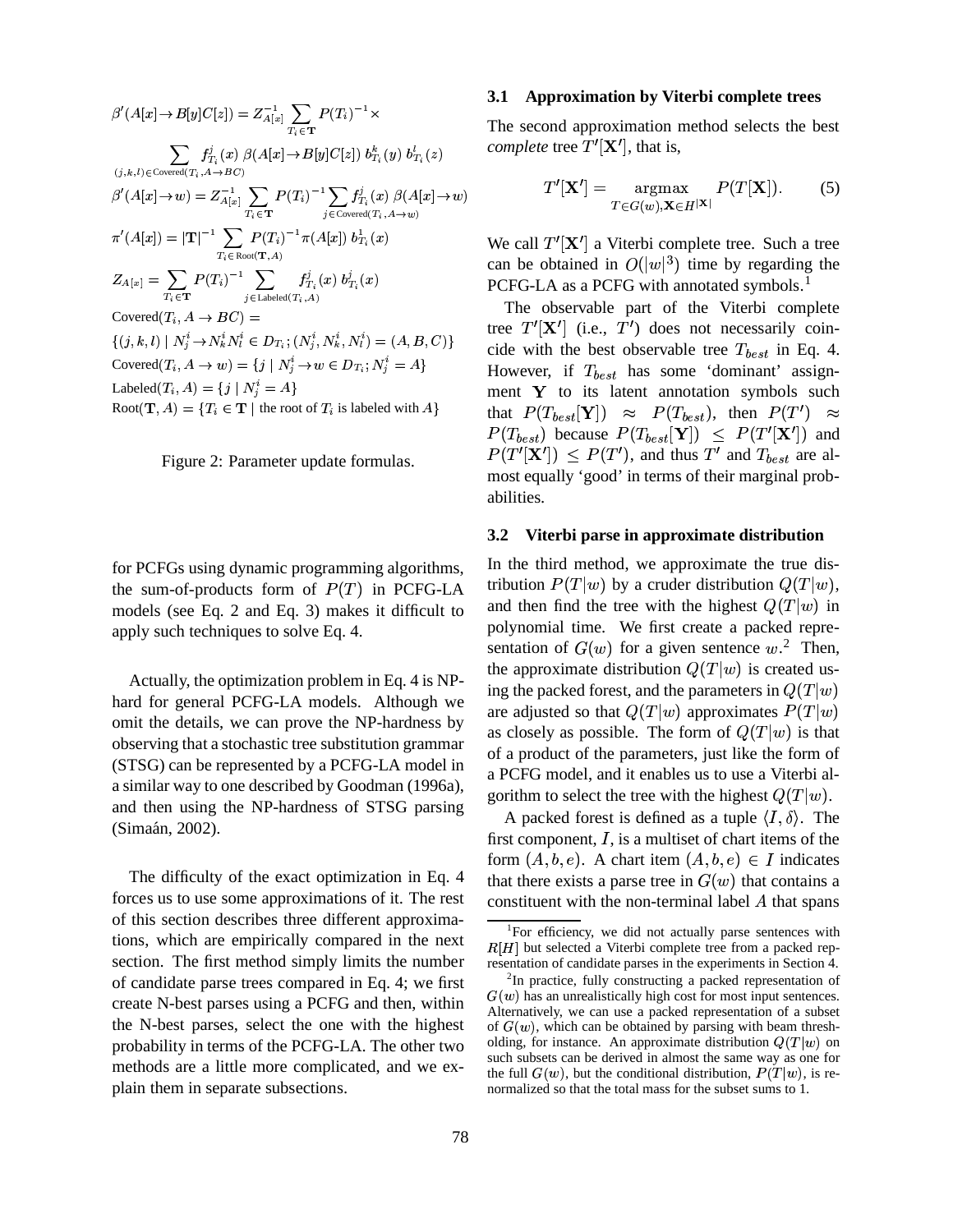

Figure 3: Two parse trees and packed representation of them.

from the  $b$ -th to  $e$ -th word in  $w$ . The second component,  $\delta$ , is a function on I that represents dominance relations among the chart items in I;  $\delta(i)$  is a set of possible daughters of  $i$  if  $i$  is not a pre-terminal node, and  $\delta(i) = \{w_k\}$  if i is a pre-terminal node above  $w_k$ . Two parse trees for a sentence  $w = w_1 w_2 w_3$ and a packed representation of them are shown in Figure 3.

We require that each tree  $T \in G(w)$  has a unique representation as a set of connected chart items in *I*. A packed representation satisfying the uniqueness condition is created using the CKY algorithm with the observable grammar  $R$ , for instance.

The approximate distribution,  $Q(T|w)$ , is defined as a PCFG, whose CFG rules  $R_w$  is defined as  $R_w = \{ (i \rightarrow \eta) \mid i \in I; \eta \in \delta(i) \}.$  We use  $q(r)$ to denote the rule probability of rule  $r \in R_w$  and  $q_r(i)$  to denote the probability with which  $i \in I$  is generated as a root node. We define  $Q(T|w)$  as

$$
Q(T|w) = q_r(i_1) \prod_{k=1}^m q(i_k \to \eta_k),
$$

where the set of connected items  $\{i_1, \ldots, i_m\} \subset I$ is the unique representation of  $T$ .

To measure the closeness of approximation by  $Q(T|w)$ , we use the 'inclusive' KL-divergence,  $KL(P||Q)$  (Frey et al., 2000):

$$
KL(P||Q) = \sum_{T \in G(w)} P(T|w) \log \frac{P(T|w)}{Q(T|w)}.
$$

Minimizing  $KL(P||Q)$  under the normalization

constraints on  $q_r$  and q yields closed form solutions for  $q_r$  and q, as shown in Figure 4.

 $P_{\text{in}}$  and  $P_{\text{out}}$  in Figure 4 are similar to ordinary inside/outside probabilities. We define  $P_{\text{in}}$  as follows:

- If  $i = (A, k, k) \in I$  is a pre-terminal node above  $w_k$ , then  $P_{\text{in}}(i[x]) = \beta(A[x] \rightarrow w_k)$ .
- Otherwise,

$$
P_{\text{in}}(i[x]) = \sum_{jk \in \delta(i)} \sum_{y,z \in H} \frac{\beta(A[x] \to B_j[y]C_k[z])}{\times P_{\text{in}}(j[y])P_{\text{in}}(k[z])},
$$

where  $B_j$  and  $C_k$  denote non-terminal symbols of chart items  $j$  and  $k$ .

The outside probability,  $P_{\text{out}}$ , is calculated using  $P_{\text{in}}$ and PCFG-LA parameters along the packed structure, like the outside probabilities for PCFGs.

Once we have computed  $q(i \rightarrow \eta)$  and  $q_r(i)$ , the parse tree T that maximizes  $Q(T|w)$  is found using a Viterbi algorithm, as in PCFG parsing.

Several parsing algorithms that also use insideoutside calculation on packed chart have been proposed (Goodman, 1996b; Simaán, 2003; Clark and Curran, 2004). Those algorithms optimize some evaluation metric of parse trees other than the posterior probability  $P(T|w)$ , e.g., (expected) labeled constituent recall or (expected) recall rate of dependency relations contained in a parse. It is in contrast with our approach where (approximated) posterior probability is optimized.

#### 4 **Experiments**

We conducted four sets of experiments. In the first set of experiments, the degree of dependency of trained models on initialization was examined because EM-style algorithms yield different results with different initial values of parameters. In the second set of experiments, we examined the relationship between model types and their parsing performances. In the third set of experiments, we compared the three parsing methods described in the previous section. Finally, we show the result of a parsing experiment using the standard test set.

We used sections 2 through 20 of the Penn WSJ corpus as training data and section 21 as heldout data. The heldout data was used for early stopping; i.e., the estimation was stopped when the rate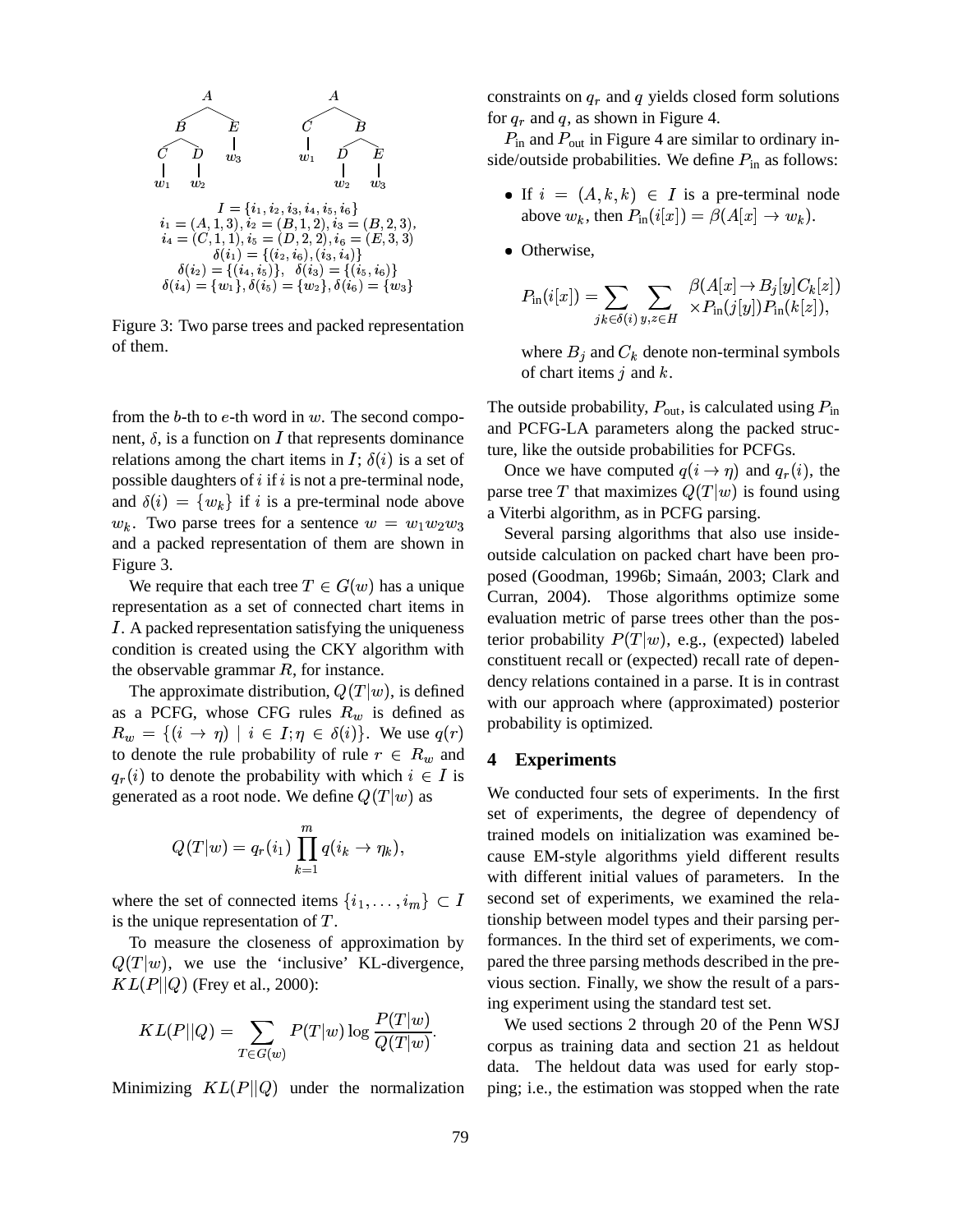• If  $i_1 \in I$  is not a pre-terminal node, for each  $\eta = i_2 i_3 \in \delta(i_1)$ , let A, B, and C be non-terminal symbols of  $i_1, i_2$ , and  $i_3$ . Then,  $\bm{D} = (i, [\cdot, ]) \rho(A[\cdot, ] \rightarrow \bm{D}[\cdot, ] \bm{C}[\cdot, ]) \bm{D}$  (i.  $[\cdot, ] \bm{D}$ ) (i.

$$
q(i_1 \rightarrow \eta) = \frac{\sum_{x \in H} \sum_{y \in H} \sum_{z \in H} P_{\text{out}}(i_1[x]) \beta(A[x] \rightarrow B[y]C[z]) P_{\text{in}}(i_2[y]) P_{\text{in}}(i_3[z])}{\sum_{x \in H} P_{\text{out}}(i_1[x]) P_{\text{in}}(i_1[x])}
$$

• If  $i \in I$  is a pre-terminal node above word  $w_k$ , then  $q(i \rightarrow w_k) = 1$ .

• If 
$$
i \in I
$$
 is a root node, let A be the non-terminal symbol of i. Then  $q_r(i) = \frac{1}{P(w)} \sum_{x \in H} \pi(A[x]) P_{in}(i[x])$ 

Figure 4: Optimal parameters of approximate distribution  $Q$ .

$$
\overbrace{B_1 \qquad B_2 \qquad H}^{A} \qquad \qquad C_1 \qquad C_2
$$

Figure 5: Original subtree.

of increase in the likelihood of the heldout data became lower than a certain threshold. Section 22 was used as test data in all parsing experiments except in the final one, in which section 23 was used. We stripped off all function tags and eliminated empty nodes in the training and heldout data, but any other pre-processing, such as comma raising or base-NP marking (Collins, 1999), was not done except for hinarizations

#### Dependency on initial values  $4.1$

To see the degree of dependency of trained models on initializations, four instances of the same model were trained with different initial values of parameters.<sup>3</sup> The model used in this experiment was created by CENTER-PARENT binarization and  $|H|$ was set to 16. Table 1 lists training/heldout data loglikelihood per sentence (LL) for the four instances and their parsing performances on the test set (section 22). The parsing performances were obtained using the approximate distribution method in Section 3.2. Different initial values were shown to affect the results of training to some extent (Table 1).

$$
\beta(A[x] \to B[y]C[z]) = Z_A^{-1}e^{\gamma}P(A \to BC),
$$

where  $\gamma$  is a random number that is uniformly distributed in  $[-\log 3, \log 3]$  and  $Z_A$  is a normalization constant.

|             |        |        |      |      | average $\pm \sigma$ |
|-------------|--------|--------|------|------|----------------------|
| training LL | -115   | -114   | -115 | -114 | $-114 \pm 0.41$      |
| heldout LL  | $-114$ | $-115$ | -115 | -114 | $-114 \pm 0.29$      |
| LR          | 86.7   | 86.3   | 86.3 | 87.0 | $86.6 \pm 0.27$      |
| ΙP          | 86.2   | 85.6   | 85.5 | 86.6 | $86.0 \pm 0.48$      |

Table 1: Dependency on initial values.



Figure 6: Four types of binarization (H: head daughter).

#### $4.2$ Model types and parsing performance

We compared four types of binarization. The original form is depicted in Figure 5 and the results are shown in Figure 6. In the first two methods, called CENTER-PARENT and CENTER-HEAD, the headfinding rules of Collins (1999) were used. We obtained an observable grammar  $R$  for each model by reading off grammar rules from the binarized training trees. For each binarization method, PCFG-LA models with different numbers of latent annotation symbols,  $|H| = 1, 2, 4, 8$ , and 16, were trained.

 ${}^{3}$ The initial value for an annotated rule probability,  $\beta(A[x] \rightarrow B[y]C[z])$ , was created by randomly multiplying the maximum likelihood estimation of the corresponding PCFG rule probability,  $P(A \rightarrow BC)$ , as follows: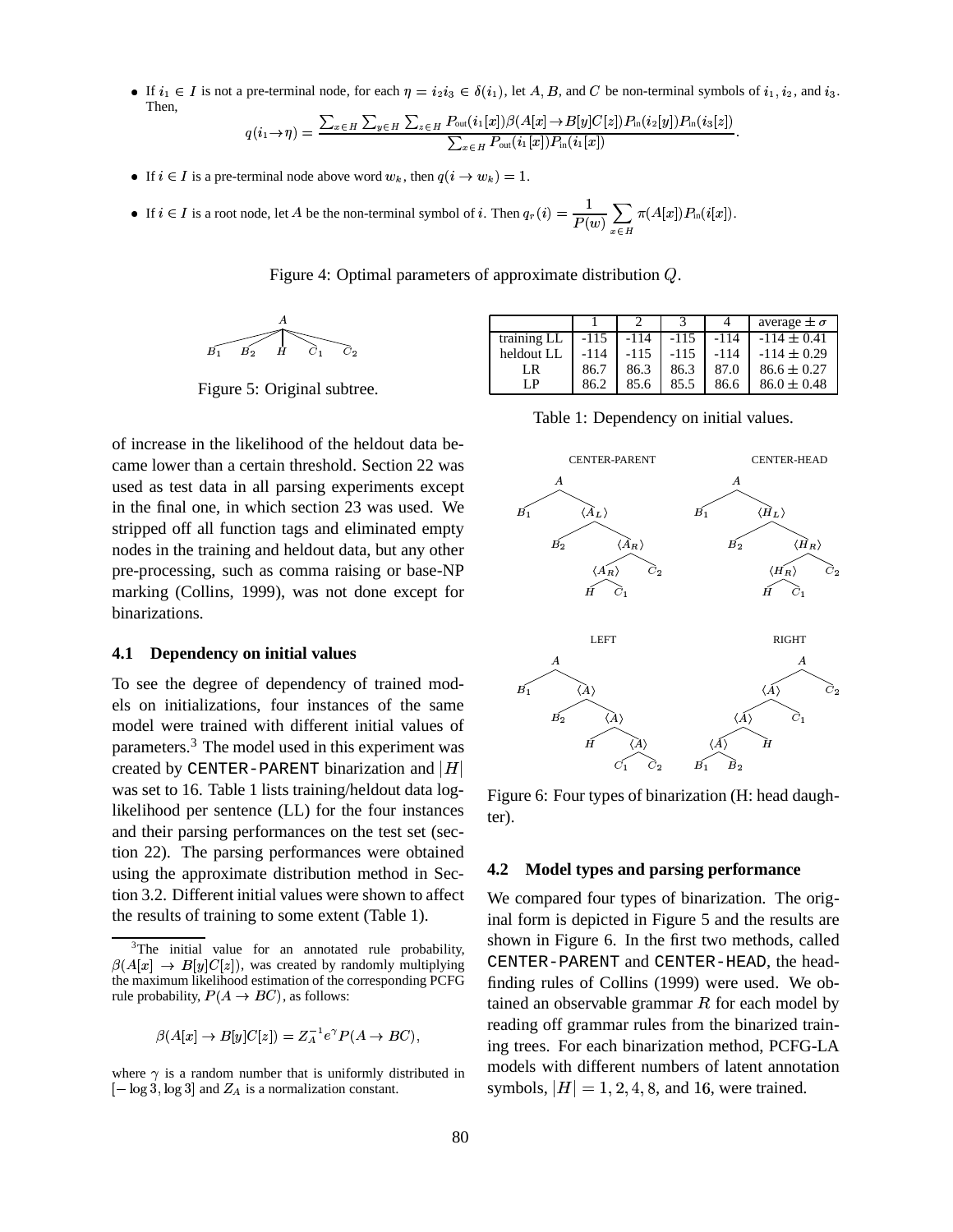

Figure 7: Model size vs. parsing performance.

The relationships between the number of parameters in the models and their parsing performances are shown in Figure 7. Note that models created using different binarization methods have different numbers of parameters for the same  $|H|$ . The parsing performances were measured using  $F_1$  scores of the parse trees that were obtained by re-ranking of 1000-best parses by a PCFG.

We can see that the parsing performance gets better as the model size increases. We can also see that models of roughly the same size yield similar performances regardless of the binarization scheme used for them, except the models created using LEFT binarization with small numbers of parameters ( $|H|$  = 1 and 2). Taking into account the dependency on initial values at the level shown in the previous experiment, we cannot say that any single model is superior to the other models when the sizes of the models are large enough.

The results shown in Figure 7 suggest that we could further improve parsing performance by increasing the model size. However, both the memory size and the training time are more than linear in  $|H|$ , and the training time for the largest ( $|H| = 16$ ) models was about 15 hours for the models created using CENTER-PARENT, CENTER-HEAD, and LEFT and about 20 hours for the model created using RIGHT. To deal with larger (e.g.,  $|H| = 32$  or 64) models, we therefore need to use a model search that reduces the number of parameters while maintaining the model's performance, and an approximation during training to reduce the training time.



Figure 8: Comparison of parsing methods.

### **4.3 Comparison of parsing methods**

The relationships between the average parse time and parsing performance using the three parsing methods described in Section 3 are shown in Figure 8. A model created using CENTER-PARENT with  $|H| = 16$  was used throughout this experiment.

The data points were made by varying configurable parameters of each method, which control the number of candidate parses. To create the candidate parses, we first parsed input sentences using a PCFG<sup>4</sup>, using beam thresholding with beam width  $\alpha$ . The data points on a line in the figure were created by varying  $\alpha$  with other parameters fixed. The first method re-ranked the  $N$ -best parses enumerated from the chart after the PCFG parsing. The two lines for the first method in the figure correspond to  $N$  $= 100$  and  $N = 300$ . In the second and the third methods, we removed all the dominance relations among chart items that did not contribute to any parses whose PCFG-scores were higher than  $\gamma P_{\text{max}}$ , where  $P_{\text{max}}$  is the PCFG-score of the best parse in the chart. The parses remaining in the chart were the candidate parses for the second and the third methods. The different lines for the second and the third methods correspond to different values of  $\gamma$ .

The third method outperforms the other two methods unless the parse time is very limited (i.e.,  $\langle 1 \rangle$ 

<sup>&</sup>lt;sup>4</sup>The PCFG used in creating the candidate parses is roughly the same as the one that Klein and Manning (2003) call a 'markovised PCFG with vertical order = 2 and horizontal order = 1' and was extracted from Section 02-20. The PCFG itself gave a performance of 79.6/78.5 LP/LR on the development set. This PCFG was also used in the experiment in Section 4.4.